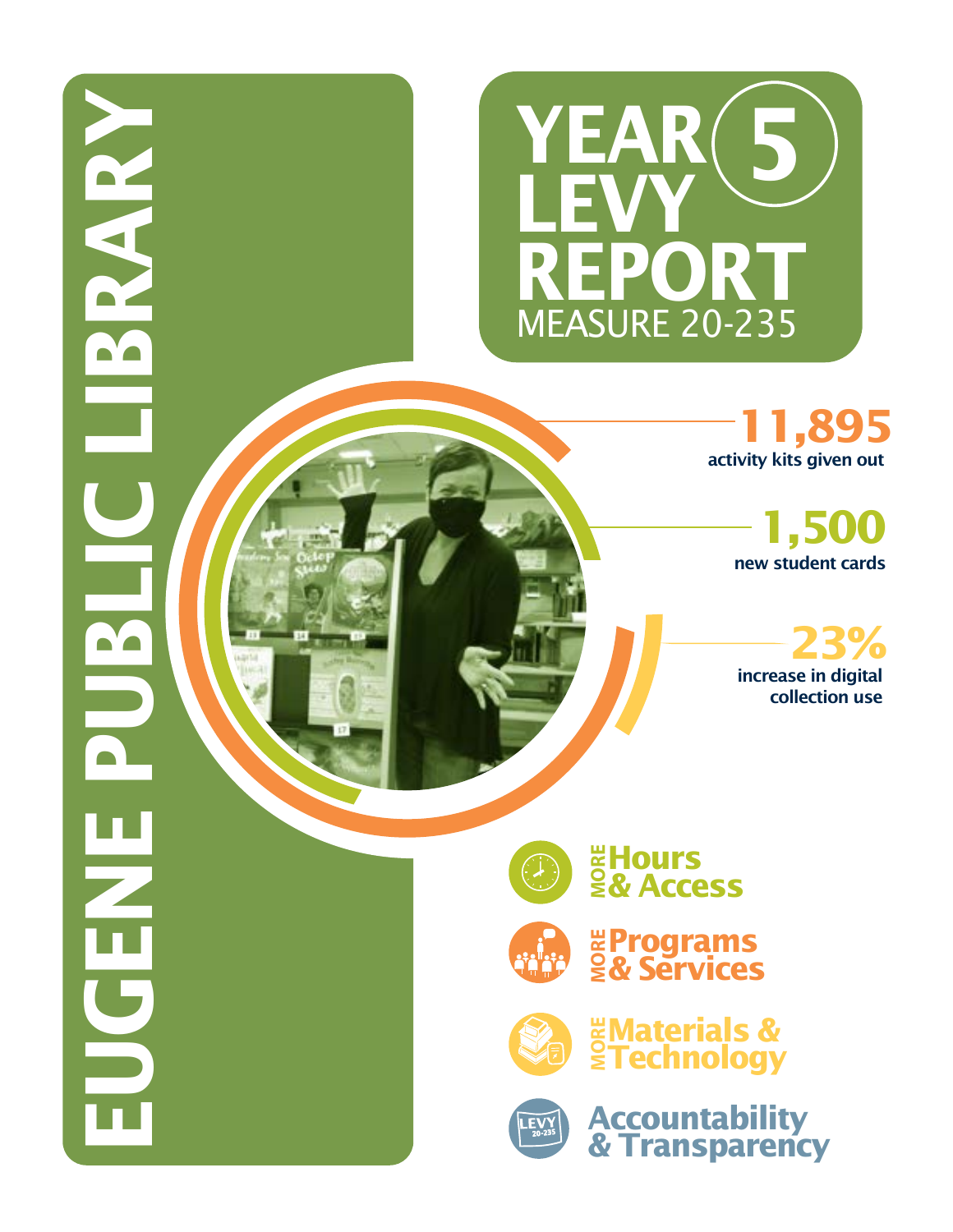**E**ugene Public Library has been a cornerstone of our community for nearly 120 years. Throughout that time, the Library has supported an informed community, lifelong learning and the love of reading by providing access for all city residents to a universe of ideas.

In the midst of the COVID-19 pandemic that dedication hasn't waivered, though we have had to change the way we serve and meet the community's needs. Even with reduced open hours at our locations, EPL has remained one of the most visited and utilized places in Eugene, and many people shared the library has been a "lifeline" during the pandemic.

This levy report covers the time period of July 1, 2020 to June 30, 2021, which falls squarely in the pandemic. During this time the Library worked to pivot services to respond to changing COVID-19 restrictions.

Our 2021 numbers continue to reflect some

limits to hours, services and in-person programming. While the traditional circulation of books and resources changed, our virtual doors never closed. Over the course of the pandemic, Eugene Public Library has worked to increase digital access to address specific community gaps that align with our levy goals of access, programs, materials and technology. This included providing online programs, giving broader access to library resources for youth and when it was safe to do so, bringing back more traditional borrowing and some in-person programs.

The Library is a place for everyone, whether it be in person or virtually. We provide free cultural **Library** and educational programs for all ages that support a lifelong love of reading and provide a focus on literacy and informing our community. Your Library card is now more powerful than ever.

> Eugene Public Library continues to serve our community, adjusting operations to provide safe access to resources that people of all ages and walks of life depend on.



Eugene

**Public**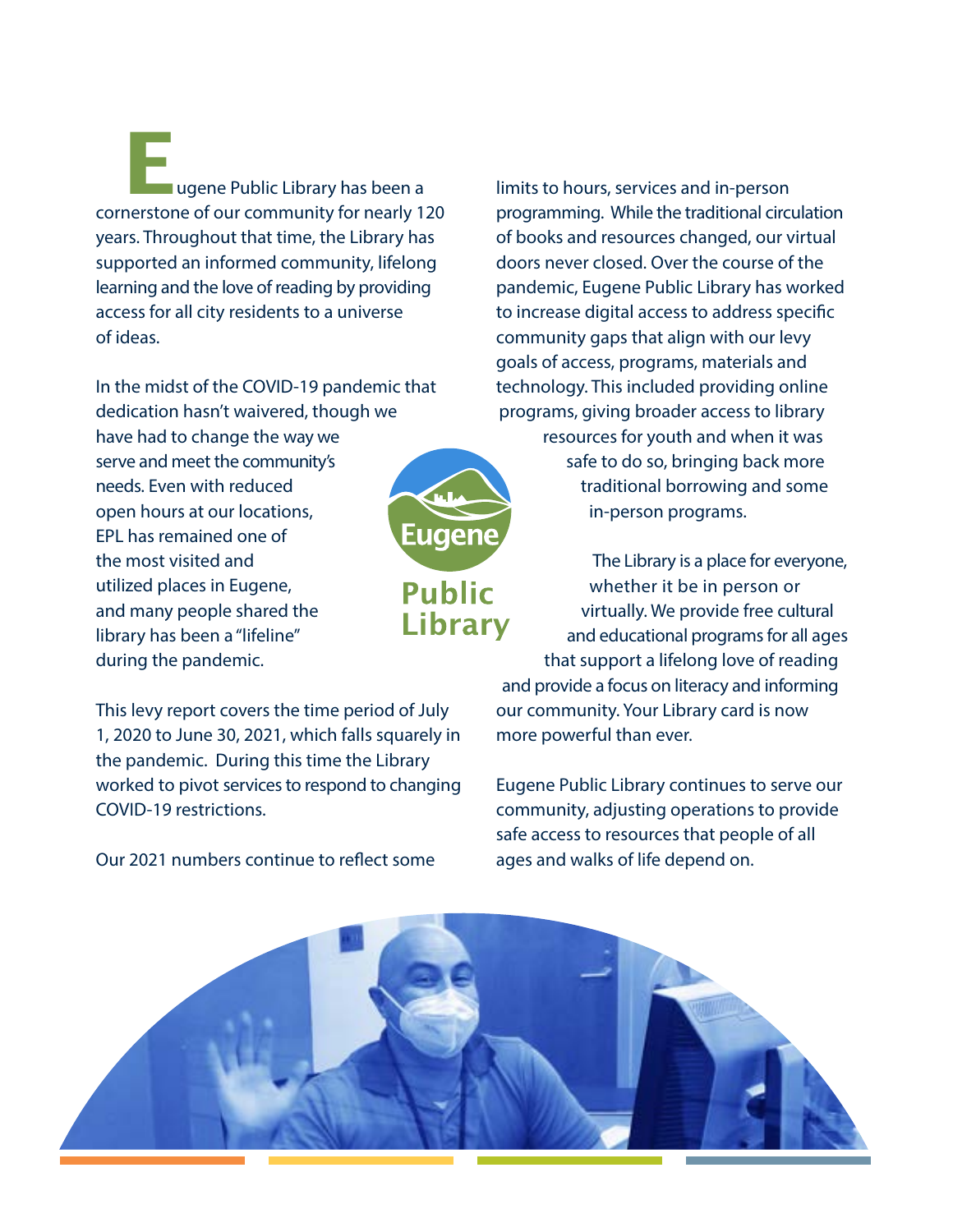**Access to services and resources are central to our mission at Eugene Public Library. Whether in person or online, access to free materials helps create an informed community.**

**& Access**

**Our levy promise** was to increase hours (22 hours/week) at Bethel and Sheldon branches and restore Sunday morning hours at the Downtown Library. We did that, providing increased opportunities for cardholders to borrow materials and use resources.

**PERIMENT SPRANCE CONSULTS AND ACCESS TO SEVERAL PROCESS TO SEVERAL PROPRIMED TO THE CONSULTS INTERNATION CONSULTS INCREDIBATION (FOR THE CONSULTS) INCREDIBATION (FOR THE CONSULTS) TO THE CONSULTS (CONSULTS) TO THE CONSULT** COVID-19 restrictions, though, affected our open hours and access. Statewide restrictions closed our physical doors in mid-March 2020, and we quickly worked on increasing our digital access. To continue safely circulating materials, we began curbside pickup on June 15, 2020. We were able to reopen our physical locations Aug. 24, 2020 and returned the ability to physically browse the collection April 19, 2021. use of the largest increase, and the Library's average and the Library. Whether in person or online, access to free materials helps create an informed community.<br> **Our levy promise** was to increase hours (22 hours/week) at

One of the largest impacts of these restrictions was on physical visitors. In 2020, we had just under 189,000 visits to our three locations (118,000 downtown, 71,000 at the branch locations). In a typical year, the library system experiences more than 1 million visitors. As our hours return to pre-pandemic levels, we are seeing patron

visitor count (for all three locations) almost doubled from September 2020 to June 2021.

During this year we added 4,455 new cardholders. The total number of cardholders in FY 2021 was 105,254.

EPL continues to reach beyond our building. Staff participated in a variety of outreach events and programs, including programs with Food for Lane County. Additionally, EPL supplied books to social service organizations such as the NAACP. In FY 2021, staff participated in 63 offsite programs that reached more than 1,500 people.

The Library also worked to increase access for vulnerable and unhoused populations by using the Library's van to provide temporary internet hotspots in other locations around our community to help folks apply for stimulus support and other pandemic-related aid. Every day, we continue to build partnerships to increase this access even more in the future.

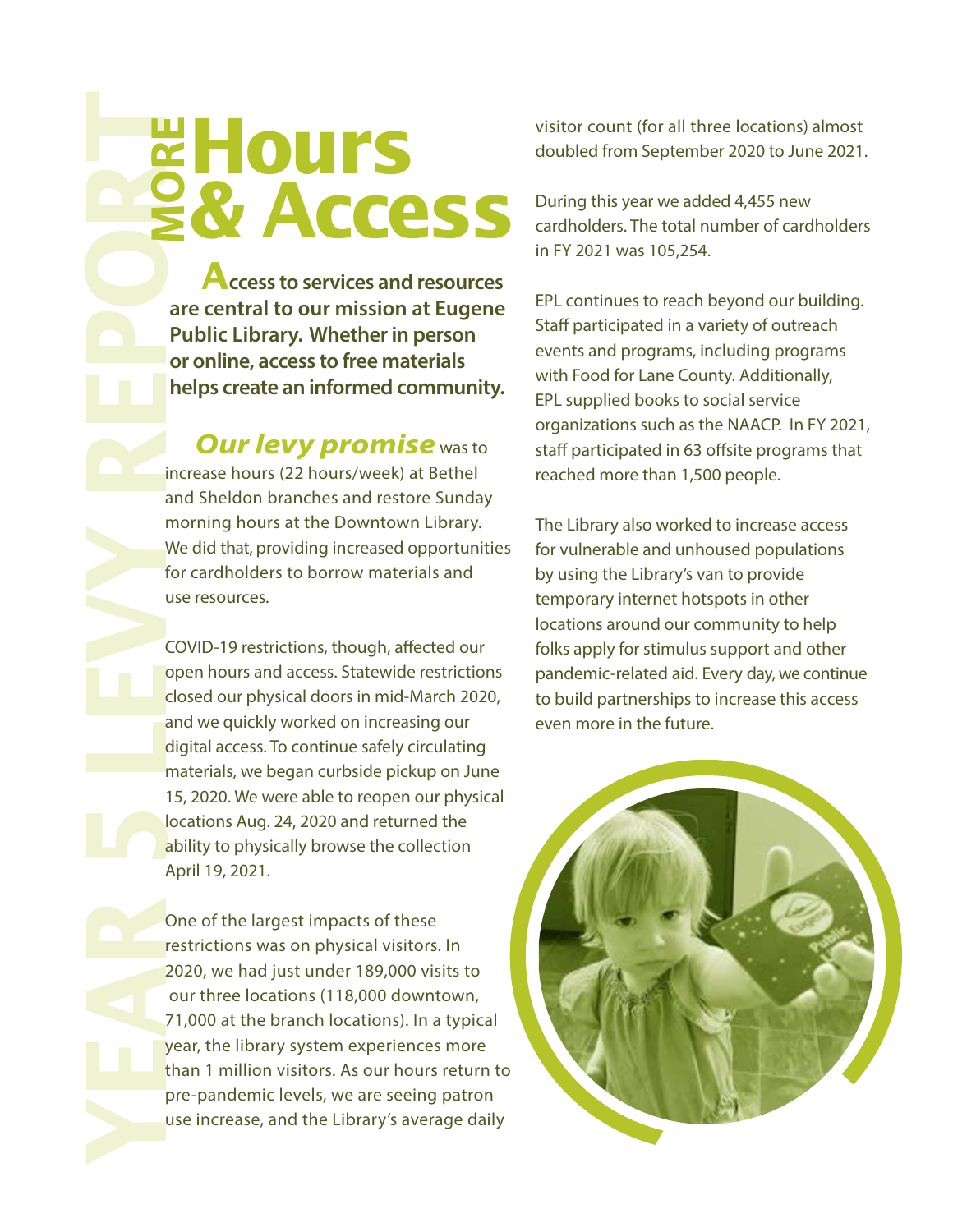**While circulation decreased because of COVID-19 restrictions, we saw an increase in activity at our Bethel Branch location, which circulated 22,724 more items this year compared to last. We also saw a 23% increase in circulation of electronic materials, with almost 100,000 more electronic items being circulated in FY21.** 

### **TOTAL CIRCULATION Downtown** 795,952 1,641,83  **items**

**Sheldon Branch** 136,560 **Bethel Branch** 176,867 **Electronic Materials** 532,454

### **ACCESS REMAINS A TOP PRIORITY**

**During FY21, EPL collaborated with the Eugene Public Library Foundation and the 4J and Bethel school districts to expand library access to all district students, regardless of residency. Access for all students is a particular focus because a key indicator for future academic and professional success is the ability to read at or above grade level in third grade. Currently, approximately 50% of Eugene third graders read below grade level.** 

**Starting in September 2020, every student in the Eugene and Bethel school districts became eligible for a free Eugene Public Library card, including those who live outside city limits. The Library has signed up more than 1,500 new students through this program.** 

**This waiving of the usual non-resident library card fee was made possible by a three-year pilot partnership of the Eugene Public Library Foundation,** 

**Eugene Public Library, Eugene School District 4J and Bethel Public Schools. Because the cost of a non-resident library card is prohibitive for some families, some youth that attend Eugene schools have not been able to have a library card even though their classmates and friends do.** 

**A Eugene Public Library card provides access to many resources that promote success in school and beyond. The Library offers students opportunities including ongoing development of reading skills, researching school projects, building study skills, working with live online tutors and more. In addition to serving as a key to a universe of information and educational support in print and online, a library card offers nearly limitless opportunities to read for pleasure and enjoy movies, music, magazines and more at no cost.**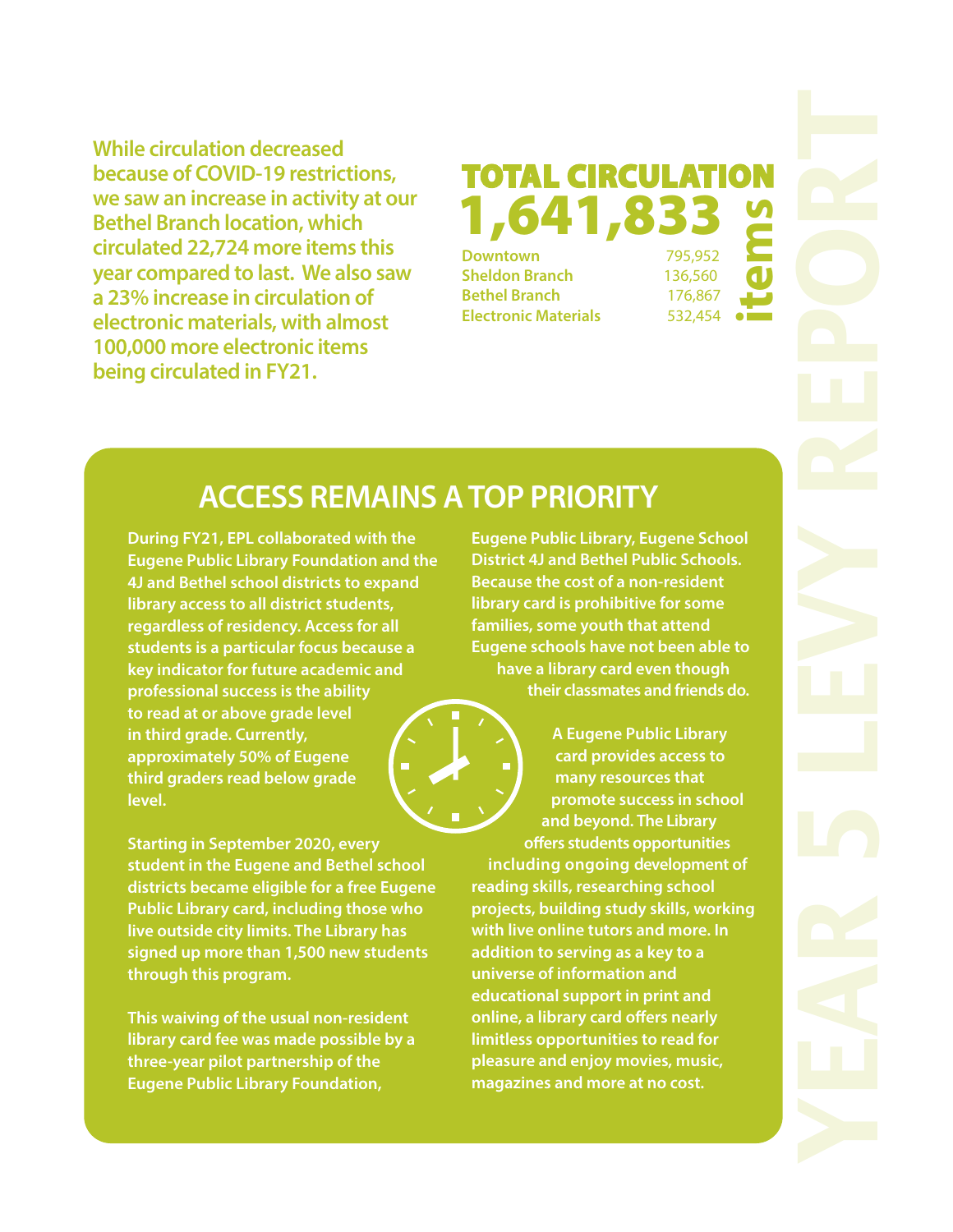# **Programs MORE & Services**

 **Eugene Public Library is so much more than books and resources – it's a**  community that balances free, diverse programming with a patron-first **approach to service. Adults, teens and kids alike are informed, entertained and inspired by our programs, and our community typically has access to new and emerging technologies through our Maker Hub and Media Lab, though both of those spaces have been closed because of COVID-19 restrictions.** 

### **Our levy promise**

created new opportunities for the community

to engage.

was to increase events by a third over the life of the levy, setting a goal of 1,800 programs. During the pandemic, our ability to offer in-person programs was severely limited because of safety concerns and COVID-19 restrictions. However, staff went to work converting programs to online environments and

We held 263 online programs during FY21, including programs that ranged from our popular Teddy bear picnic to a speaking event with American novelist and Circe author Madeline Miller. Throughout the year, we have held a variety of online book clubs as well.

We worked hard to continue providing programs that targeted youth. At the onset of the COVID-19 pandemic, we began posting online storytime videos, which quickly evolved to a weekly livestream storytime, and our summer 2020 kids' show series was changed from in-person to live, online events. All our virtual programs were available online for later viewing.

> When restrictions allowed, EPL was able to hold 19 in-person events, predominantly tax aid assistance sessions, with 380 participants. Since we were unable to hold in-person storytimes, sta worked with Eugene Rec staff to

create bilingual story walks in many neighborhood parks. These self-guided walks had pages from books printed large and placed along walking paths. They proved to be a popular activity for people of all ages to engage in a fun reading activity with their kids, outdoors with physical distancing.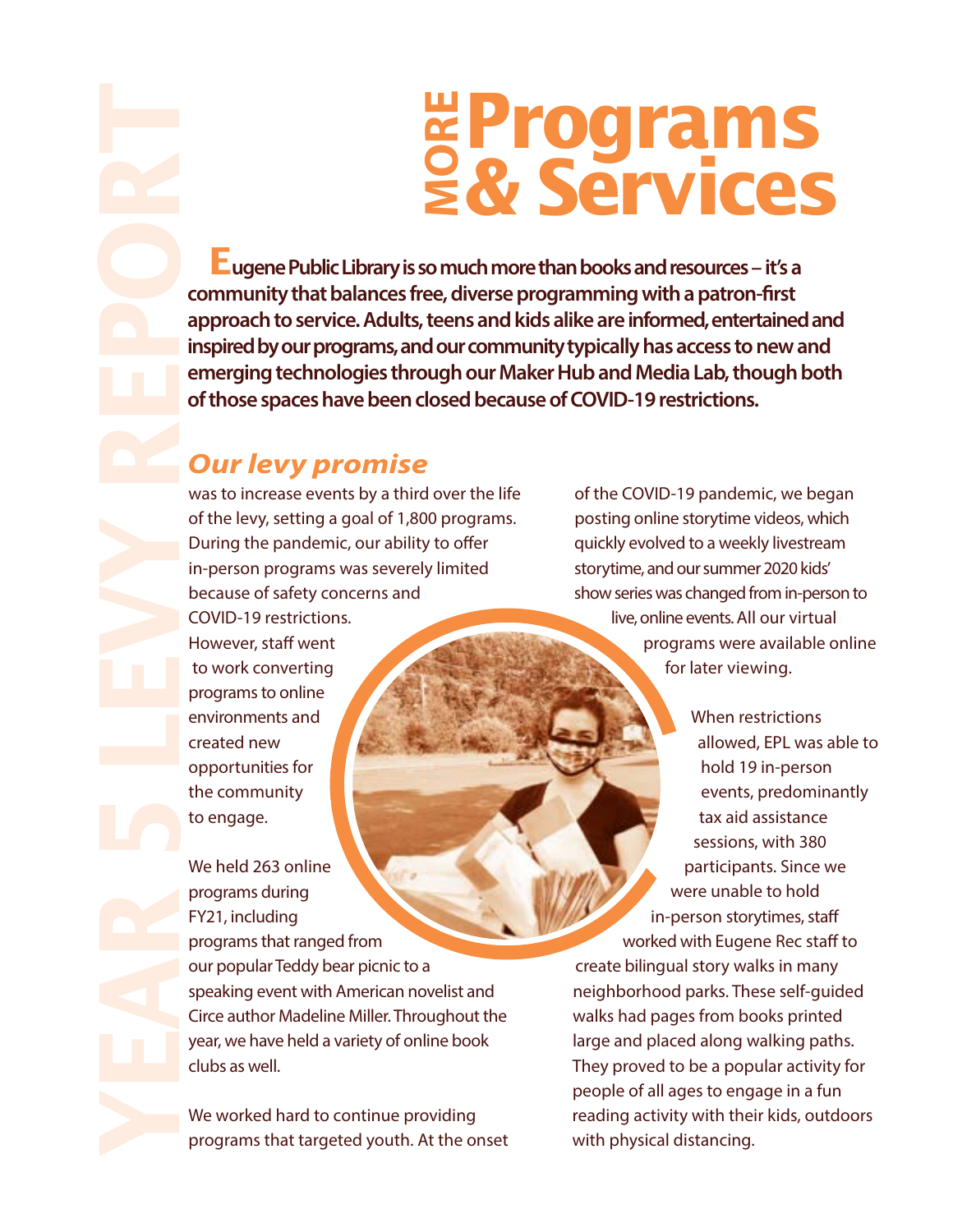**Eugene Public Library worked to continue engaging throughout the pandemic.** While we are proud of our online content, visiting the Library includes an enrichment aspect we wanted to still provide. Weekly activity kits for youth and adults were created to connect our community with fun and engaging activities they'd typically expect from a visit. These activity kits were extremely popular.



Programs are only part of our promise. We also said we'd add more Maker opportunities. In a typical year, cardholders would have access to independent project work in our Downtown Library's Maker Hub and Media Lab.

In FY21, staff began creating maker kits that would allow for the community to

learn about and use maker tools and technology in their own homes. These kits, which debuted in late June 2021, have been part of our long-term maker plans and currently include items such as 360-degree cameras, button makers, invention kits, lap looms, slide scanners and more. And we'll continue to add new and useful tools to this program.

**Connecting our community to resources is a huge part of the Library's work, and our best work is often done in partnership. When the pandemic made meetings in their offices impossible, Lane County Workforce Services reached out to Eugene Public Library to help support job seekers and local employers.** 

**This partnership enabled Workforce's career advisors to meet one-on-one with more than 100 community members by appointment at the Downtown Library, which was spacious enough to allow for COVID-19 prevention** 

**measures. Community members could get assistance with career planning, become more employable, improve job search skills and**  find employment.

**Most of these individuals had been trying to accomplish their job research and applying on their own by phone. The opportunity to meet with advisors in person and have free access to a computer and the internet made a crucial difference. Advisors supported job seekers with online applications, resumes and cover letters, interview skill building, networking and training scholarships.**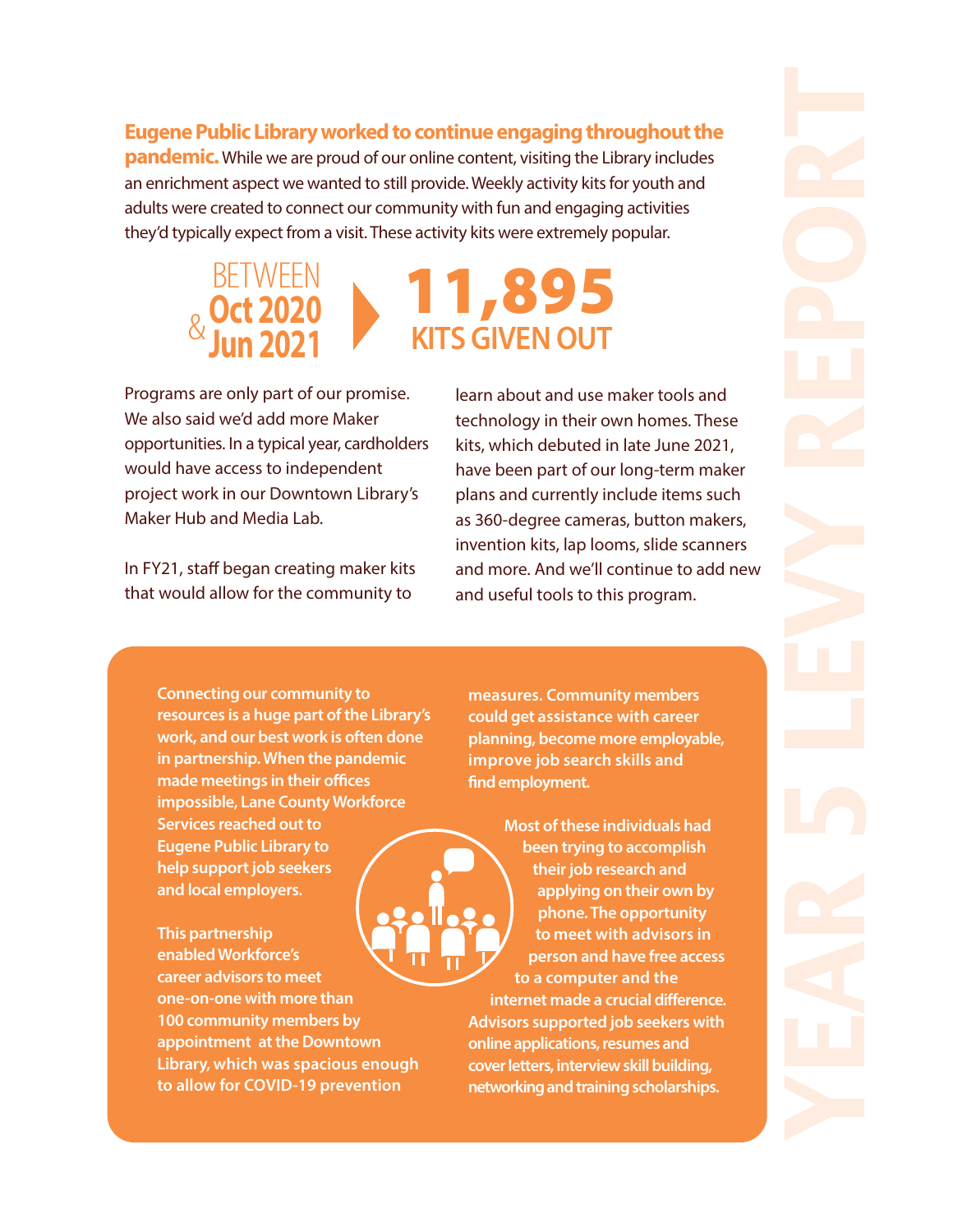# **YEAR 5 LEVY POWER SET AND SERVED SERVED SERVED SERVED SURFACTION COMMUNITY (THE CONDITION TO CONDITION THE CONDITION CONDITION CONDITION CONTINUES TO A LEVY PROPORTIES was to return the Library's budget for books, movis,**

# **Materials & Waterials &<br>Pachnology**

 **Eugene Public Library strives to be responsive to community needs and maintain a diverse collection of materials. That includes making items available in physical and digital formats to meet everyone's preferences and needs.** 

### **Our levy promise**

for books, movies, eBooks and other items to pre-recession levels, providing quicker availability of in-demand items and to increase internet access at Bethel and Sheldon branches.

Eugene Public Library continues to play a critical role in bridging the digital divide through internet access and online training, especially considering the global pandemic. This access benefits the public in everything from job hunting to staying in touch with distant loved ones.

When the Library opened our doors again in August 2020, we knew computer access was a critical need in the community. While access to the public computers was limited at the start of the pandemic, the Library continues to add back more computer access while maintaining safe physical distancing and safety protocols. A total of 41 computers are available to community members, including borrowable laptops. In FY21 we had 12,481 public computer users.

Our technology promise is about more than providing computers, it's about keeping people connected. For many in our community, the pandemic has created an increased reliance on mobile technology, and not everyone has access to Wi-Fi or consistent access to power to keep their devices charged. The Library worked to fill this gap by creating safe and comfortable spaces for the community to access public Wi-Fi and a space to recharge their devices and themselves.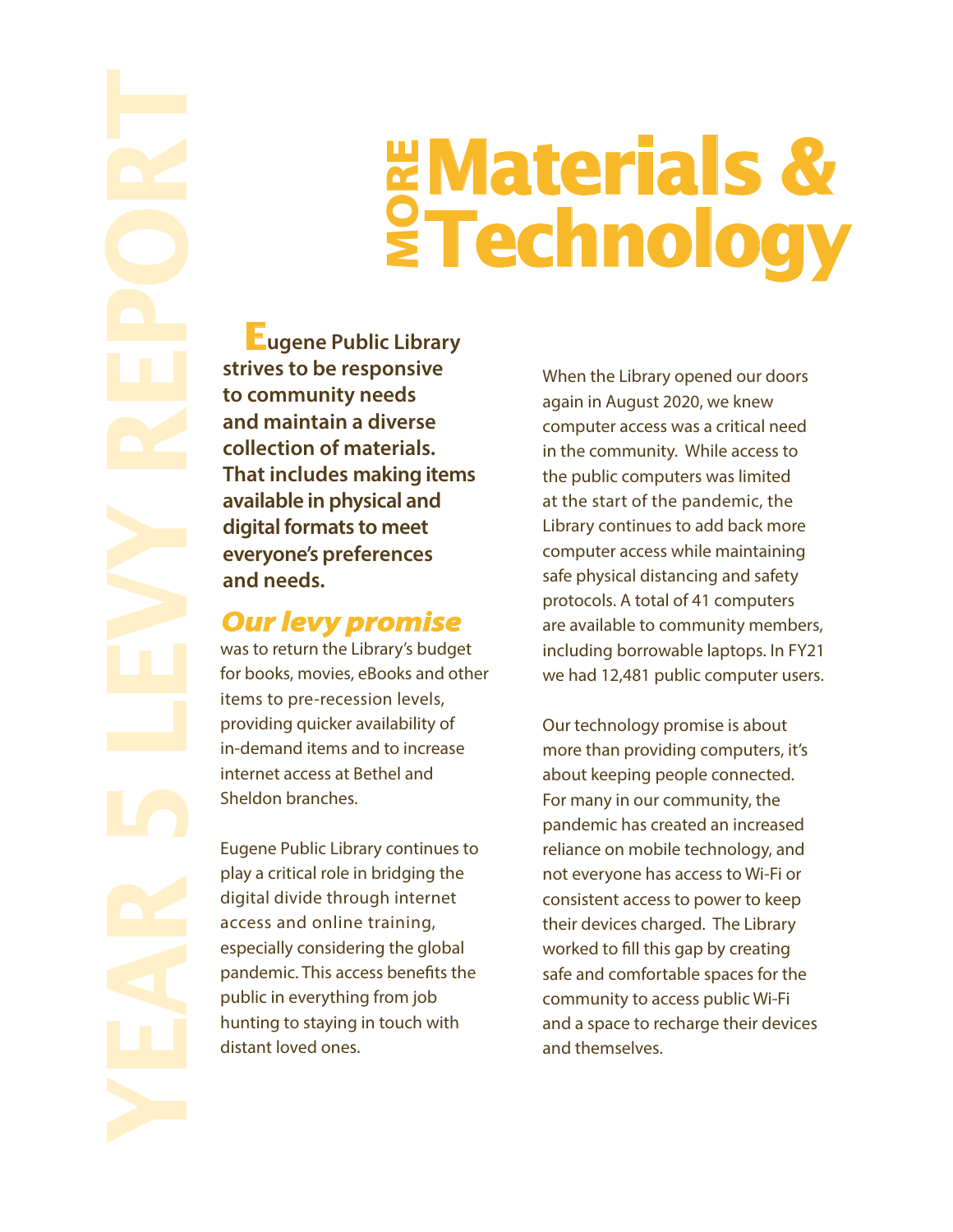

**COLLECTION SIZE 1,275,113 481,628**  Electronic Collection **isomeon**<br> **193,485**<br> **193,485** Physical Collection



**As the pandemic and related safety restrictions continued into FY21, our community discovered an increased need for access to digital services and streaming services, which continue to dominate the online landscape. In addition, as the financial implications of the global pandemic continue, more and more community**  members are affected. **EPL recognized early the challenges facing our community also meant cost was an increased barrier for many households. EPL's virtual doors were opened with access to a variety of educational resources and entertainment, as well as access to digital books and audio books.** 

**And every day, we continue to build partnerships to increase this access** 

### **even more in the future.**

**Toward the end of FY21, the Library and its partner the Eugene Public Library Foundation, began a pilot project to start circulating Wi-Fi hotspots to increase our community's access** 

**to the internet. After a successful pilot, the new Wi-Fi hotspot lending began Sept. 13, 2021. Each device can be used by up to 10 people at once to access free high-speed internet with unlimited data. The Library will circulate 250 hotspots for individual cardholders and 250 for local agencies working with those in need of access.** 

**Additional funds for this project were raised by the Foundation and the Friends of Eugene Public Library.**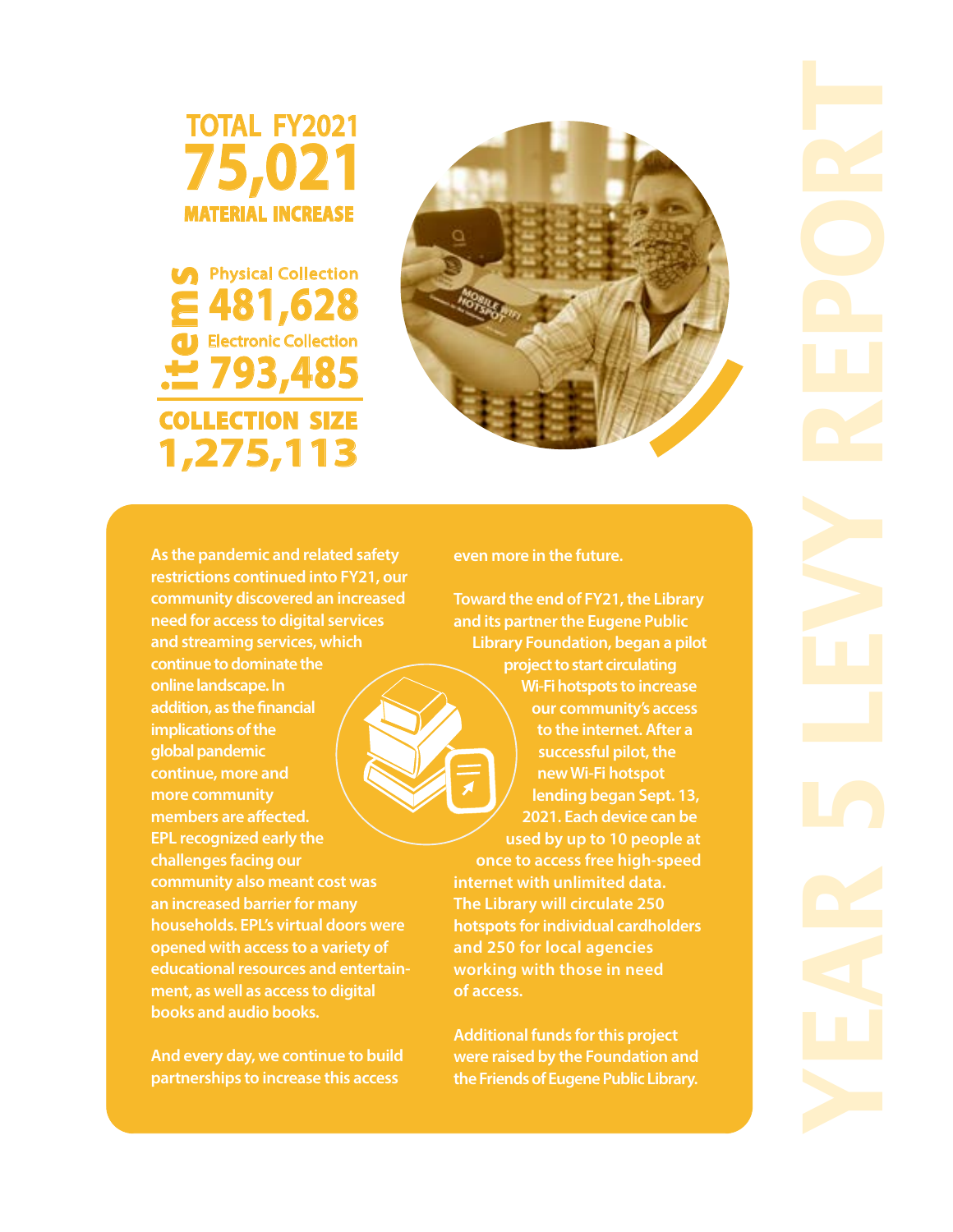## **Accountability & Transparency**

 **Eugene Public Library meets the ever-changing needs of Eugeneans. We think trust and libraries go hand in hand. During a**  deep five-year study completed in 2016, the Pew Research Center **found trust in libraries remained high because of their proven ability to curate and share reliable knowledge.** 

### **Our levy promise**

is to ensure accountability and transparency. In the measure, we promised to separate levy fund budgeting and accounting per state law, to prepare an annual staff summary of spending and performance measures, an annual review by the citizen Library Advisory Board and an annual City Manager's report to City Council.

Before the levy was passed, EPL's level of service was supported by \$10.6 million per year from the City of Eugene's general fund, plus donated funds.

### **SOME DETAILS ON FY 2021 LEVY SPENDING:**

The Library Local Option Levy is set at \$2.7 million per year for five years, in accordance with state law restrictions regarding how levies are structured.

\$13,011,185 **Levy Funds** \$2,262,070\* **General Fund** \$10,4080,370 **Misc. Trust Funds** \$268,745 **LIBRARY** E **XP** E **NDITURES** FY 2021

\*Each year of the levy, we intentionally reserved funds as part of budget planning for the full five years. While the levy provided the same amount of revenue each year, spending fluctuated because of ongoing expansion of services as well as increased costs, inflation and other factors. Funds were budgeted in order to ensure the ability to fulfill levy promises throughout the full five years.